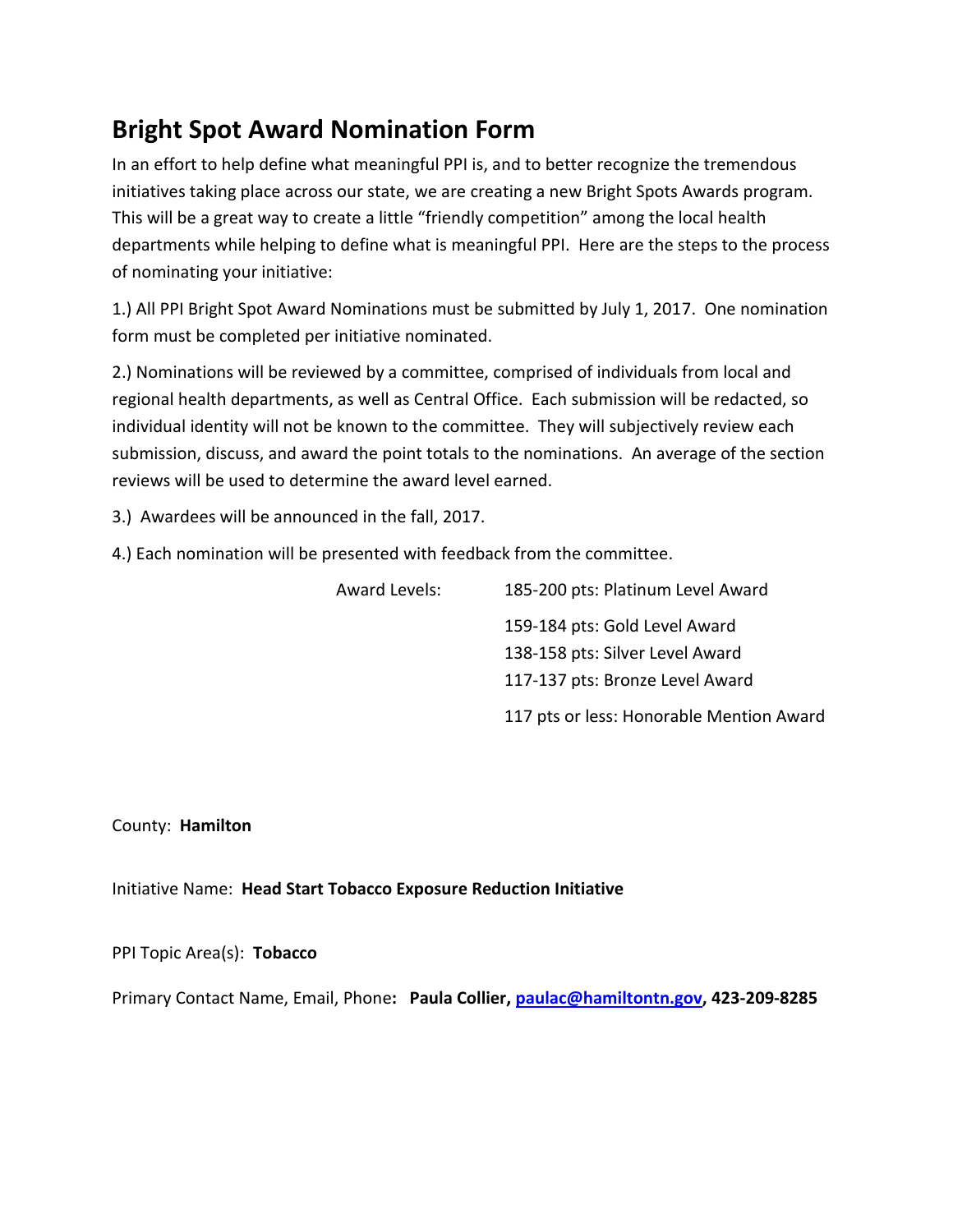#### **Bright Spot Awards Questions**

#### **Please explain why you think this initiative should be considered for the TDH Bright Spot Awards?**

#### (150 words max);(10 points available)

The purpose of this project was to improve the health and quality of life of preschool children at the highest risk for tobacco exposure by working with Chattanooga Head Start to educate staff and parents and update the tobacco policy. This project was well-designed, evidencebased, replicable, involved a successful community partnership, and resulted in policy change.

#### **What is the public health problem being addressed and why is it important?**

(300 words max); (10 points available)

Second and third hand tobacco exposure poses major health risks to infants and children, including infant mortality, decreased lung function, ear infections, learning disabilities, behavior and attention problems, increased risk of addiction and tobacco use, asthma, and sinus and respiratory problems. Children exposed to  $2^{nd}$  and  $3^{rd}$  hand smoke also have an increased risk of chronic health problems as adults, including diabetes, obesity and cancer. Head Start is a federal program that serves low socioeconomic children 6 weeks – 5 years old. School readiness and health are major components of Head Start. Because tobacco exposure has such a profound impact on children's growth and development, and low socioeconomic families are disproportionately affected by tobacco use and exposure, partnering with Head Start offers an opportunity to greatly influence the health of the youngest and most vulnerable members of our community. This initiative addressed education to parents, all levels of staff, and others involved in caring for infants and children, and resulted in policy change that is supported by appropriate signage.

# **What are the SMART objective goals and major purposes of this initiative? (SMART objectives are Specific, Measurable, Attainable, Relevant, and Time Bound. Ex: By May 2016, all soft drink machines in Henderson County Schools will be turned off during the school day, per school board policy.)**

(300 words max) (10 points available)

- 1. Reduce tobacco exposure to Chattanooga Head Start infants and children by 8/31/16.
- 2. Add Tobacco Exposure Screening questions to Chattanooga Head Start Health Forms and Family Needs Assessment by 8/31/16.
- 3. Join the Head Start Health Advisory Board.
- 4. Train Family Advocate Staff to use CO meters for use with families whose goals are to reduce tobacco exposure.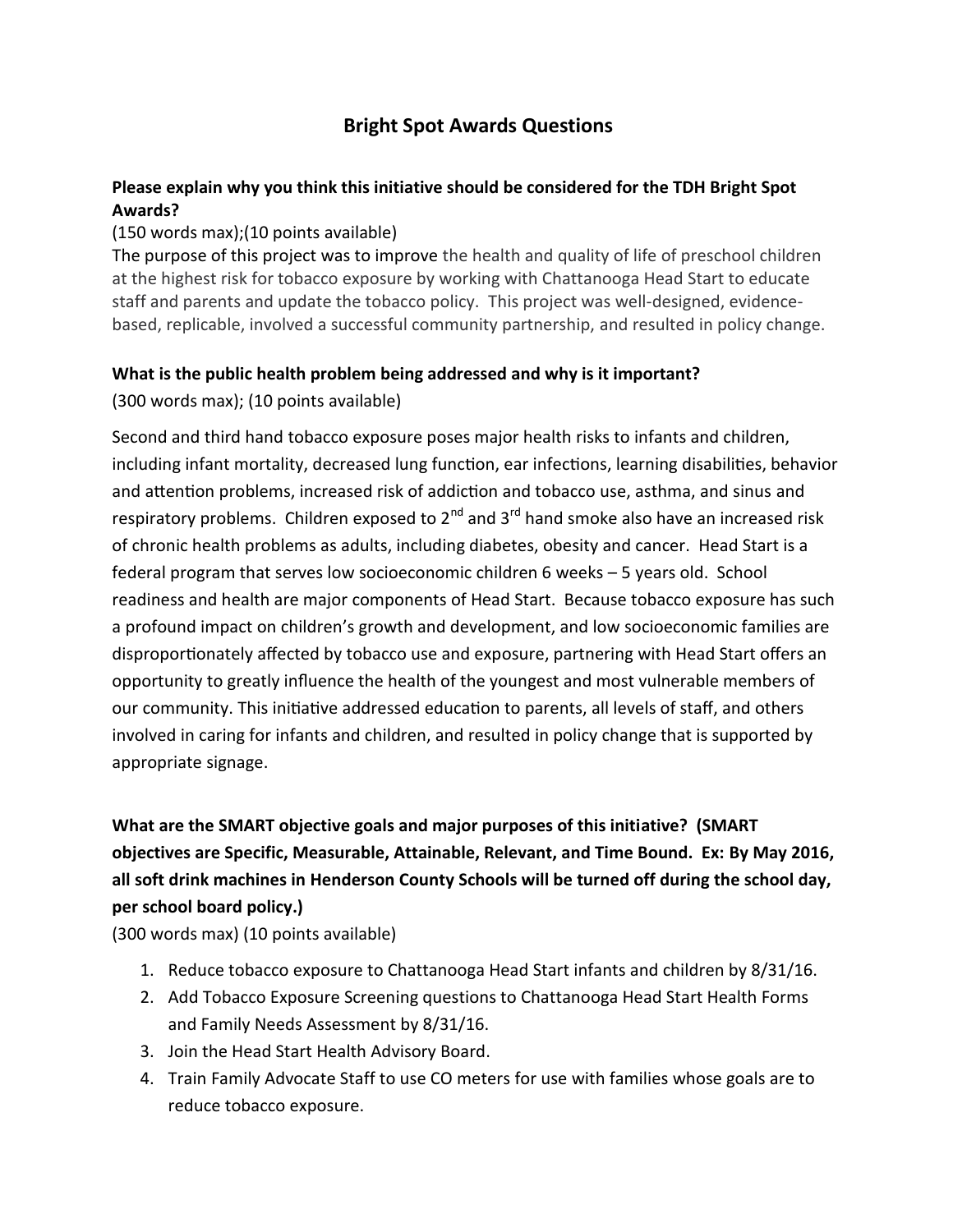- 5. Conduct tobacco exposure education trainings with staff (all) and parents at 4 main sites by 8/31/16.
- 6. Conduct tobacco exposure education trainings with staff and parents at satellite sites by 8/31/16.
- 7. Connect Head Start staff to cessation benefits and resources through their employer, the City of Chattanooga by 8/31/16.
- 8. Present at conferences that would support efforts of reducing tobacco exposure to infants and children.
- 9. Partner with Chattanooga Head Start on It's Quittin' Time in Tennessee and other opportunities to promote cessation.
- 10. Chattanooga Head Start will adopt a tobacco free campus policy at the 4 main sites by 8/31/17.

### **What is the annual budget and funding source for this initiative? If no funding is available, how have you sustained the initiative?** (150 words max) (5 points available)

This project began with approximately 80 \$25 gift cards leftover from a March of Dimes grant that aimed to reduce tobacco exposure in childcares and churches. We received permission to use the remaining gift cards to reach the Head Start population. About \$2000 of Tobacco Settlement funding provided CO meters, printing, food, and tobacco free campus signage. If funding is not available to provide gift cards for parents, education sessions could be offered without incentives or incentives could be donated. Parent participation might be more challenging without incentives, but childcare staff is required to get continuing education and annual training and participated without gift card incentives. Presentations at the Tennessee Association for the Education of the Young Child and other presentation to organizations that would help support these efforts did not require incentives.

#### **Have community partners been brought to the table to help with the initiative? What are these partners bringing to the table for the initiative?** (300 words max) (20 points available)

Yes, community partners helped with this initiative. Head Start was our main partner. The Head Start Health Staff was incredible to work with. They provided information on the structure of Head Start, staff we needed to connect with, and supported our efforts throughout. The Health Coordinator was able to get us on the agenda for the annual Whole Staff Inservice in both 2015 and 2016. The Head Start Family Advocate staff was also incredible to work with. Their role is to assist families with goals like housing, employment and education. They were excited to learn more about tobacco exposure and get on board with helping prevent it. We also partnered with Southside/Dodson Avenue Health Centers, Memorial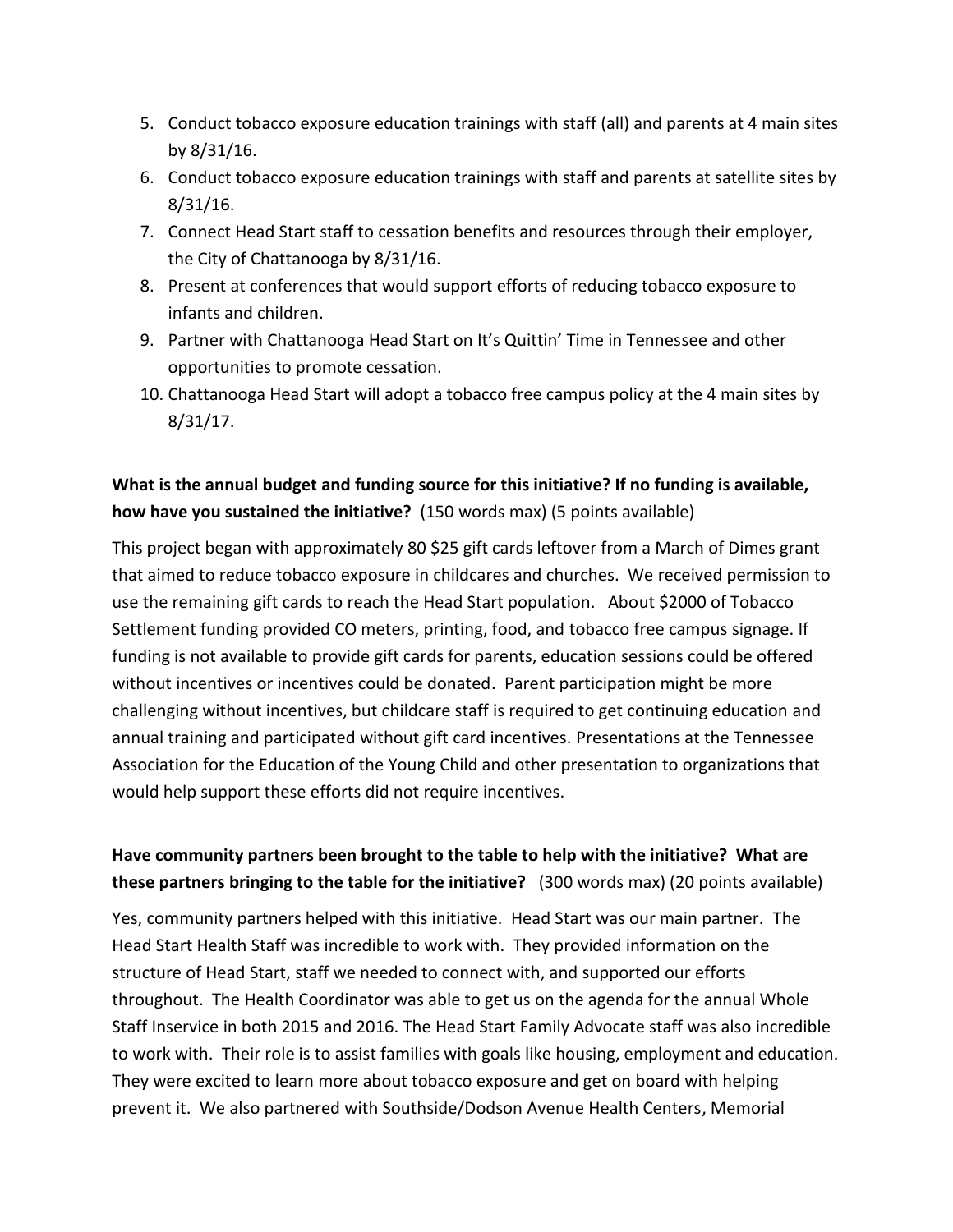Hospital, and the City of Chattanooga Employee Wellness Center for cessation resources.

#### **What is the timing of the initiative? When does planning occur? When is/was the initiative implemented? When is the initiative evaluated?** (250 words max) (5 points available)

Planning occurred as a continuation of the March of Dimes grant when we received Tobacco Settlement Funds in January 2014. I first presented at the Head Start Health Advisory Board meeting in April 2014. We had goals and objectives, a ppt, pre/post-tests, and gift card incentives ready. Between spring 2014 and spring 2015 I met with the Health Coordinator, the Head Start Director, Family Advocate Staff, and the Education Staff. I set up meetings with each key person and we took things a step at a time, with the goal of the policy change being the start of school August 2016. Our first training sessions were April/May of 2015. Education and policy discussion with the main sites occurred through spring 2016. Tobacco free campus and Mayors' Smokefree Community signage was installed before the start of school in August 2016. Education sessions for satellite sites occurred in fall 2016. The project took 2 ½ years from start to finish/policy change. We are still partnering with Head Start and will continue to educate staff and parents and support tobacco exposure reduction. I will also remain on their Health Advisory Board.

# **In what way is this initiative especially innovative? How is this initiative different from programs with a similar intent? Is there a specific idea tested with this approach? Does this work reference relevant literature or relevant studies?** (400 words max) (50 points available) **Does the initiative achieve its stated goals?**

This program is innovative for Hamilton County in that it was a well-planned long-term initiative with a goal of policy change. Many times we do an education session, but this was much more comprehensive. We reached over 600 people during the initiative. The following research studies informed our work. We found these studies following our March of Dimes efforts to reduce tobacco exposure to pregnant women and infants to support the idea of a partnership with Head Start.

Gadomski, A., Adams, L., Tallman, N., Krupa, N., & Jenkins, P. (2011). Effectiveness of a Combined Prenatal and Postpartum Smoking Cessation Program. *Maternal Child Health Journal*, 15: 188-197.

Moody-Thomas, S., Sparks, M., Hamasaka, L., Ross-Viles, S., & Bullock, A. (2014). The Head Start Tobacco Cessation Initiative: Using Systems Change to Support Staff Identification and Intervention for Tobacco Use in Low-Income Families. *Journal of Community Health*, 39: 646-652.

The Head Start Tobacco Exposure Reduction Initiative achieved its stated goals of reducing tobacco exposure to Chattanooga infants and children, adding tobacco exposure screening to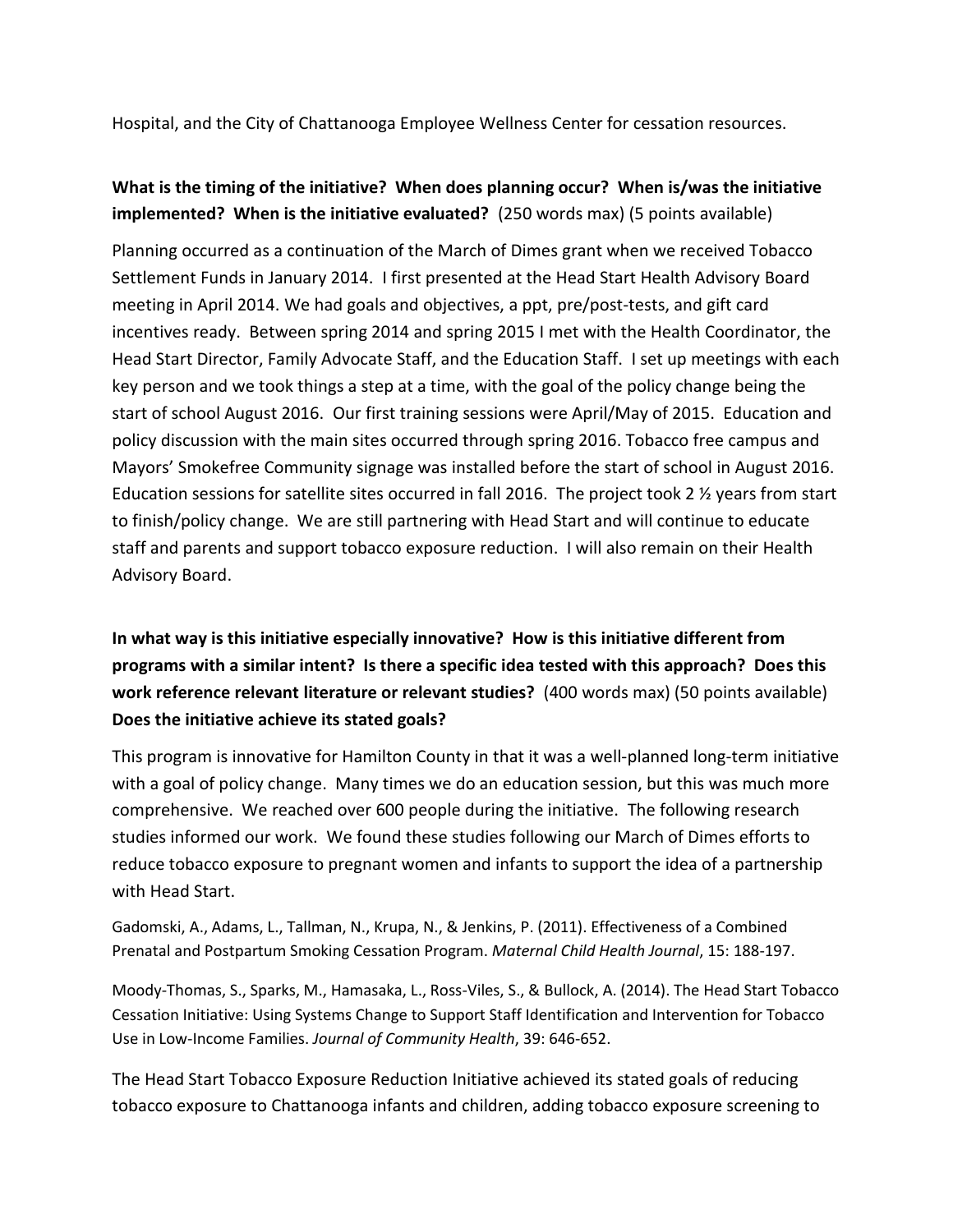questions on health forms and family needs assessment, participation in the Health Advisory Board, training Family Advocate Staff to use CO meters, conducting tobacco exposure reduction trainings with parents and staff and Head Start and satellite sites, connecting Head Start staff to cessation benefits through their employer, presenting at conferences to support efforts of reducing tobacco exposure to infants and children, partnering with Head Start on It's Quittin' Time in Tennessee to promote cessation, and the adoption of a tobacco free campus policy for Chattanooga Head Start.

We evaluated the program with a pre/posttest and by the policy change. The pre/posttest also had educational value. We read each question before and after the educational sessions and used a remote response device. This kept participants engaged in the process and the posttest allowed for an excellent summary of information.

### **Are the measures clearly listed describing what makes the program effective? Is data provided or referenced that supports the conclusion? What makes this program effective? How is the program evaluated?** (350 words max) (20 points available)

Here are some examples of our data from 2015. This program was effective because it was well-planned, had specific simple educational goals, I have a lot of experience in teaching, had a clear vision for the program, and we had an excellent relationship and partnership with Head Start.

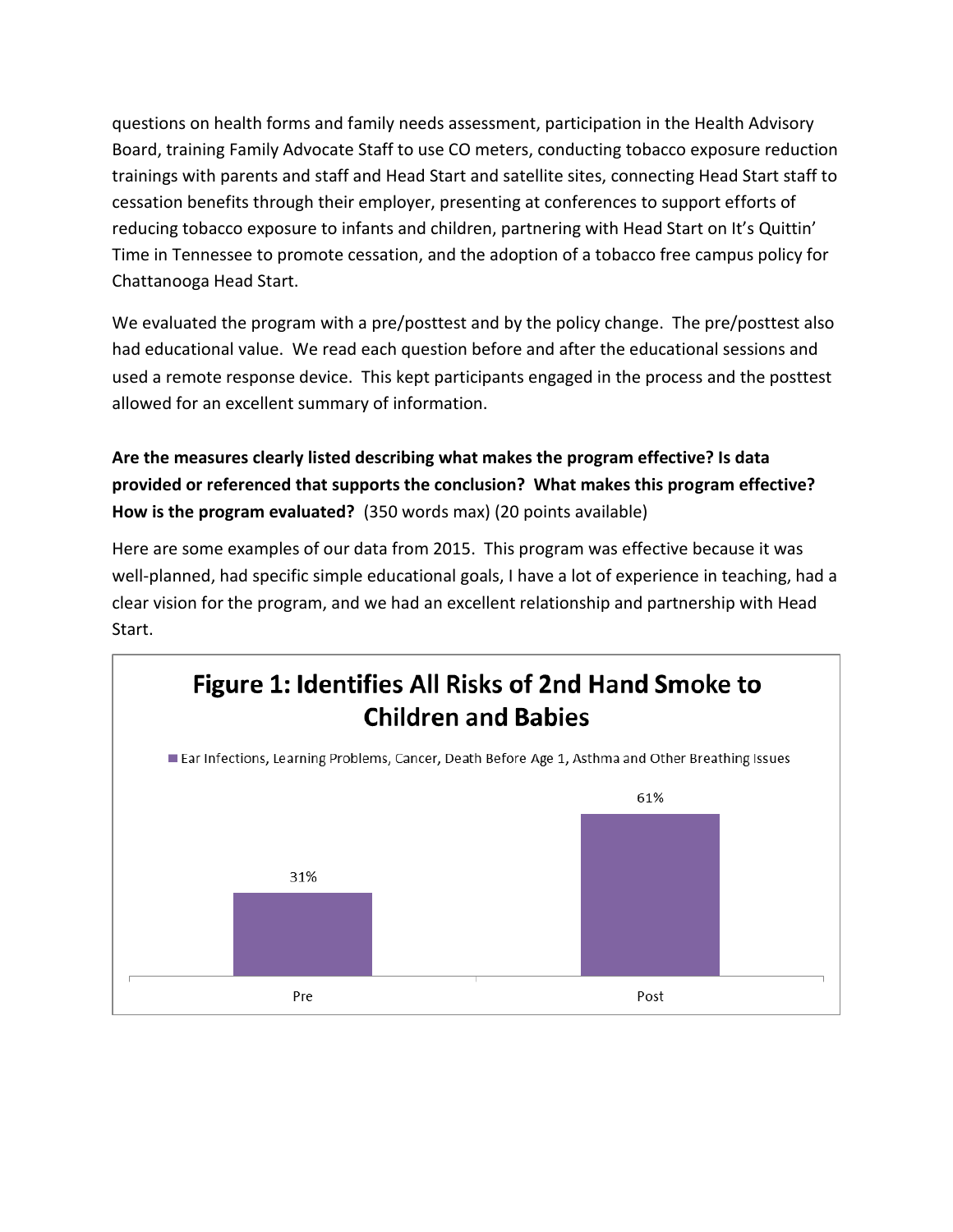

# **Figure 3: Understands Sources of Tobacco Exposure**



# **How can this initiative be replicated in other counties? What are some limitations or obstacles that can be expected, with replication of the initiative?**

(300 words max) (50 points available)

This initiative could absolutely be replicated in other counties. I would be happy to share our materials, outline, and methods with other counties. It may be easier or even unnecessary to do this in rural counties that only have one Head Start facility; however, this project could be used for childcares other than Head Start. Obstacles might include staff time limitations and internal challenges. The two obstacles I faced at the beginning of this project were internal